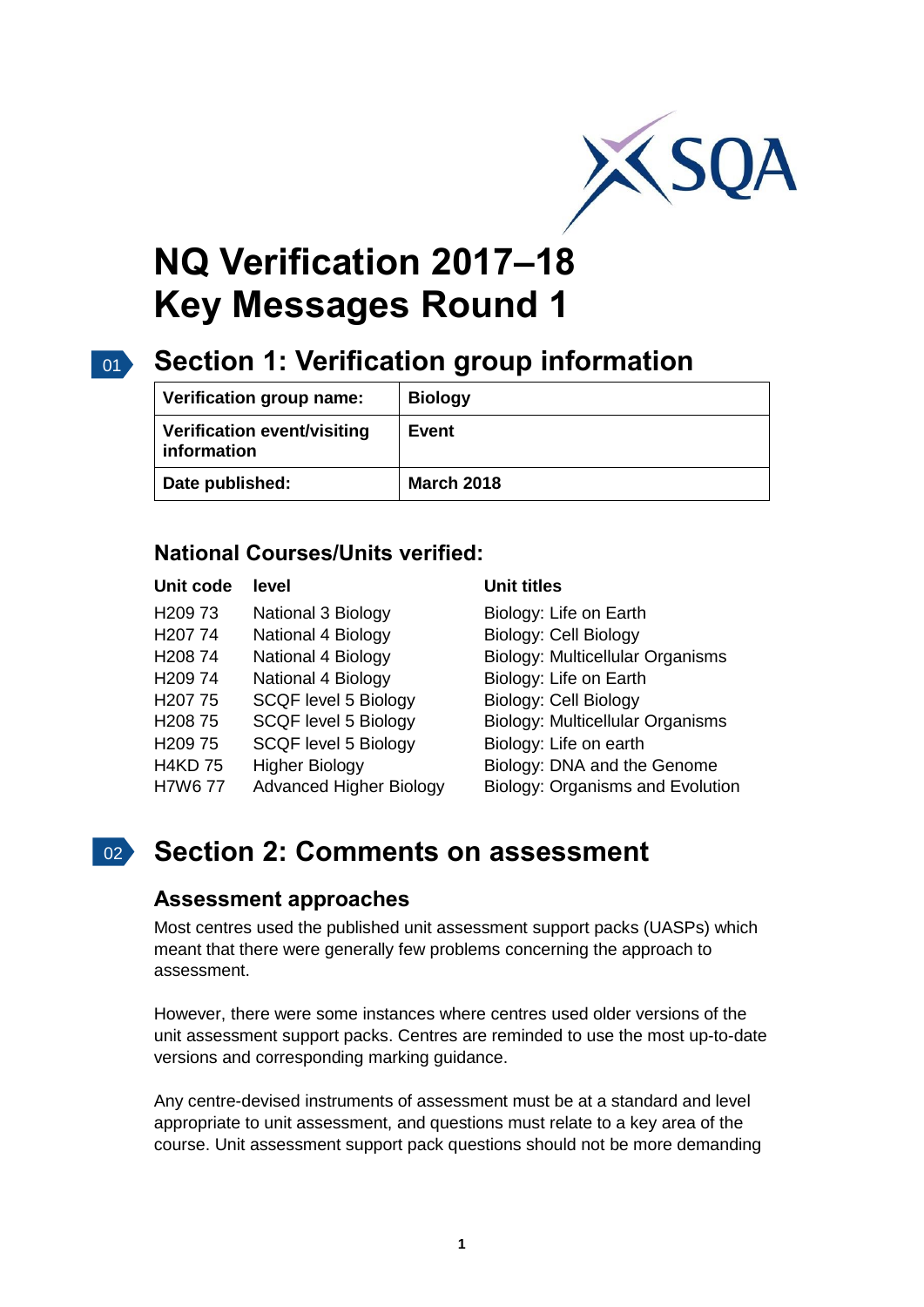than necessary. The level of demand should be considered if centres are using questions from previously published SQA assessment materials.

Centres should make use of [SQA's prior verification service](https://www.sqa.org.uk/sqa/74666.6219.html) where significant changes are made to the unit assessment support packs, or for centre-devised assessments.

#### **Outcome 1: The candidate will apply skills of scientific inquiry and draw on knowledge and understanding of the key areas of the unit to carry out an experiment/practical investigation.**

Centre staff are reminded that at National 3 to Higher, evidence for outcome 1 in a unit is transferable between the other units at the same level. At Advanced Higher Biology, the achievement of outcome 1 in either of the units: *Biology*: *Cells and Proteins* and *Biology: Organisms and Evolution* cannot be used as evidence of the achievement of outcome 1 in the *Investigative Biology* unit of the course. However, the achievement of outcome 1 in the *Investigative Biology* unit can be used as evidence of the achievement of outcome 1 in the other two units of the course; there is no requirement to match assessment standards.

*Assessment standard 1.1: Planning an experiment/practical investigation* There is still evidence of centres not providing opportunities for candidates to meet the planning aspect of assessment standard 1.1. Some reports suggested that all candidates from a class had been provided with both the protocol and materials to carry out an experiment/practical investigation, with no evidence to suggest that they had been individually involved in the planning of the investigation. This means that they could not meet assessment standard 1.1. Centres are reminded that candidates must be given the opportunity to meet all of the assessment standards for this outcome. Centres are therefore expected to ensure that contexts that allow active planning by all candidates are chosen for investigations.

#### **Outcome 2: Draw on knowledge and understanding of the key areas of this unit and apply scientific skills.**

*Assessment standard 2.1: Making accurate statements; and Assessment standard 2.2: Solving problems* 

Centres are reminded that candidates can be assessed by means of a single test that contains marks and a cut-off score. A suitable unit assessment will cover all of the key areas (AS 2.1) **and** assess each of the problem solving skills (AS 2.4).

Where a candidate achieves 50% or more of the total marks available in a single unit assessment they will pass outcome 2 for that unit.

When using a portfolio approach, candidates should be given the opportunity to make accurate statements for all of the key areas of each unit (AS 2.1). They must also be given opportunities throughout the course to answer questions on each of the three problem solving skills (AS 2.4).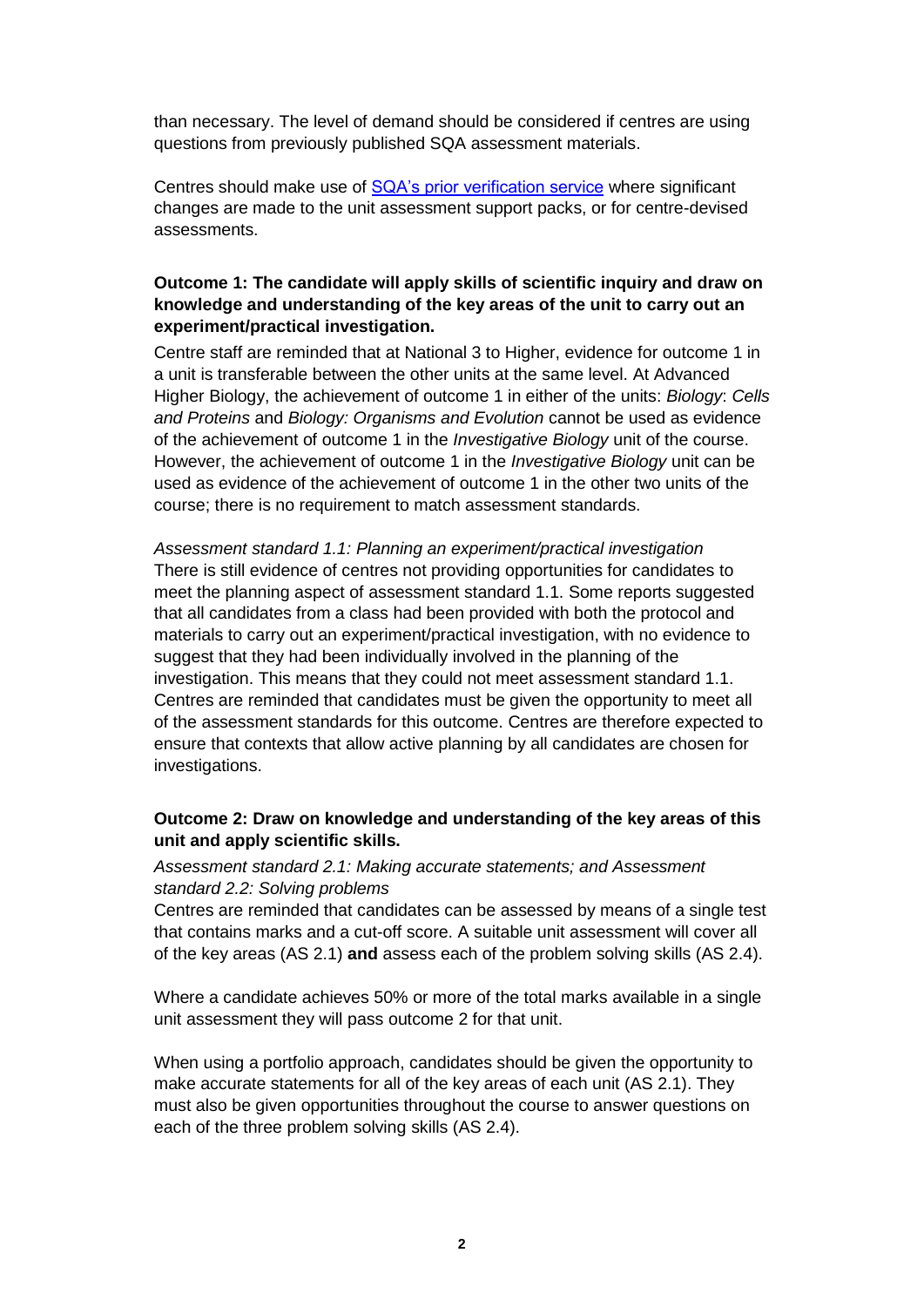Evidence should be collected as candidates progress through the course. For assessment standard 2.1, candidates must achieve 50% or more of the total knowledge and understanding marks available for **each** unit. For assessment standard 2.4, candidates must achieve 50% or more of the **total** marks available for all three problem solving skills.

### **Assessment judgements**

Centres must ensure that their assessment decisions and internal verification decisions are clear.

Marking guidance provided in the unit assessment support packs is not intended to be exhaustive of all possibilities and can be modified. However, centres must ensure that any modifications are of an equivalent standard to the existing guidance. A number of centres applied this rule effectively, annotating their marking guidance, detailing acceptable alternative answers and also unacceptable answers. Where this rule was not applied effectively, centres showed inconsistencies in their assessment judgements. Centres are reminded to discuss the marking guidance prior to the use of an assessment in order to improve consistency in the application of the marking guidance.

Some centres' assessment judgements were not in line with national standards. The most common issue was leniency in the application of the marking guidance. Centres are reminded that a rigorous, accurate and consistent application of assessment judgements is essential. This can be facilitated by effective internal verification procedures within a centre.

The published Understanding Standards exemplar material contains examples of candidate evidence and commentaries explaining why the evidence does or does not meet national standards for assessment. Further exemplification is provided on the Biology Understanding Standards page on [SQA's secure site.](https://www.sqa.org.uk/sqasecure)

## 03 **Section 3: General comments**

A number of centres selected for verification failed to provide the required sample of candidates. Guidance on generating the required sample of candidates is provided on the following web page: [Generating the evidence sample.](https://www.sqa.org.uk/sqa/files_ccc/Generating_the_evidence_sample.pdf)

Centres must ensure that accurate details are entered on the verification sample form and candidate evidence flyleaf, and on the centre's candidate assessment record or equivalent. Before submitting evidence for external verification, centres should ensure that they have referred to the guidance documents. Guidance on evidence required for external verification of units is provided on our quality assurance web page: [\(www.sqa.org.uk/cfeqa\).](http://www.sqa.org.uk/cfeqa)

Centres are reminded that they can choose which unit to select for each level of verification. Centres must choose the same unit for all candidates at any one level. Centres can choose different units for different levels.